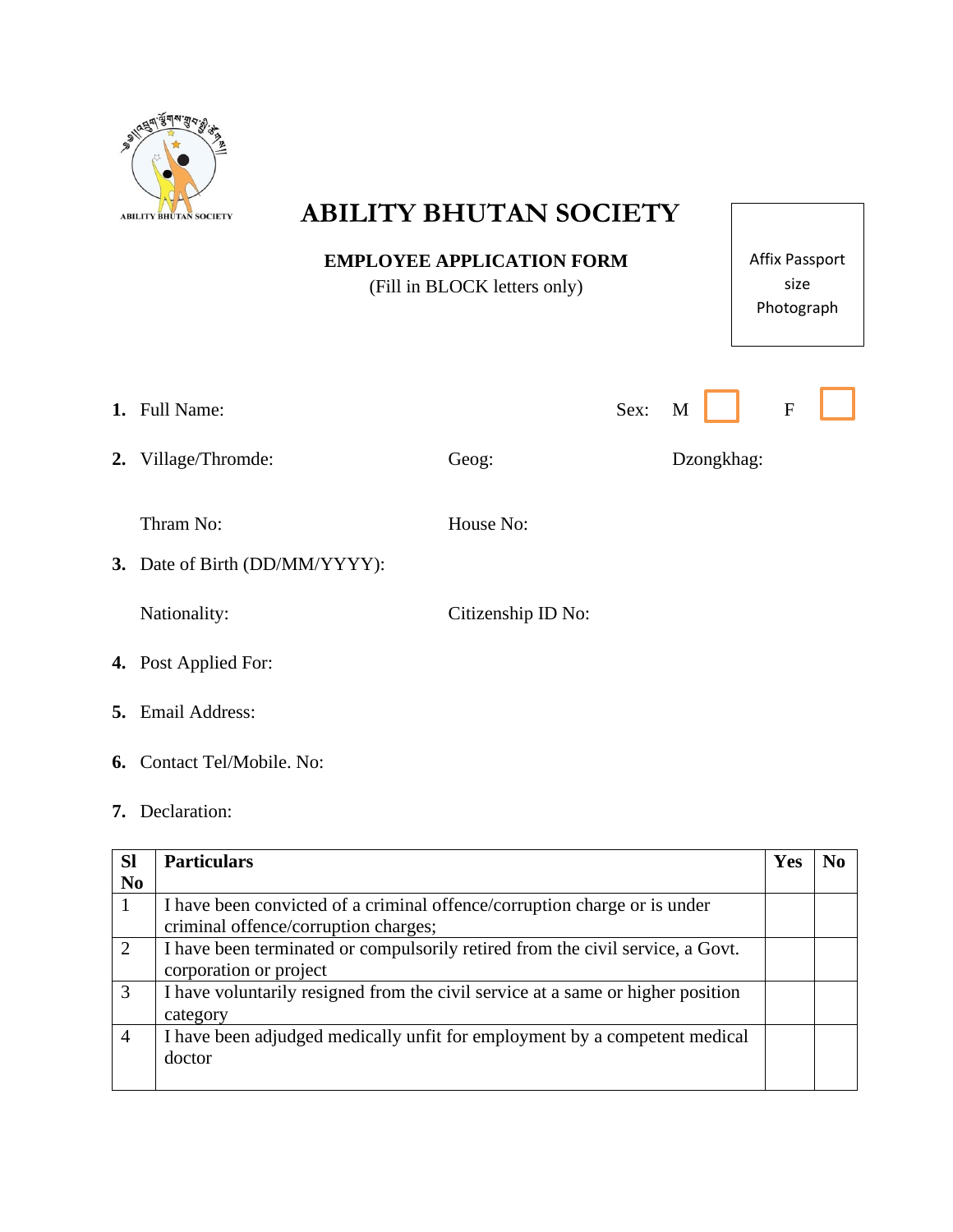| I have intentionally provided false information in the application for |  |
|------------------------------------------------------------------------|--|
| employment or used fraudulent practices in the recruitment process;    |  |
| I have furnished fake/forged testimonials/documents;                   |  |
| I have failed to furnish testimonials as required                      |  |
| I have obligation to my former Agency                                  |  |

### **8.** Academic Qualification: (Please start with the institute last attended)

| Name of<br>institute | <b>Subjects</b> | <b>Level of</b><br>qualification | <b>Aggregate</b><br>$\frac{6}{9}$ | <b>Start date</b> | <b>End date</b> | <b>Country</b> |
|----------------------|-----------------|----------------------------------|-----------------------------------|-------------------|-----------------|----------------|
|                      |                 |                                  |                                   |                   |                 |                |
|                      |                 |                                  |                                   |                   |                 |                |
|                      |                 |                                  |                                   |                   |                 |                |

### **9.** Training

| Name of<br>institute | <b>Field of</b><br>study | <b>Duration</b> | <b>Start date</b> | <b>End date</b> | Country |
|----------------------|--------------------------|-----------------|-------------------|-----------------|---------|
|                      |                          |                 |                   |                 |         |
|                      |                          |                 |                   |                 |         |
|                      |                          |                 |                   |                 |         |

## **10.** Employment History

| Organization                                                 | <b>Position</b> | <b>Period</b> |                  | Appointment | <b>Place</b> | <b>Reason</b> |  |
|--------------------------------------------------------------|-----------------|---------------|------------------|-------------|--------------|---------------|--|
|                                                              | held            | <b>From</b>   | <b>To</b>        | status      | served       | for           |  |
|                                                              |                 |               |                  |             |              | change        |  |
|                                                              |                 |               | Past employment: |             |              |               |  |
|                                                              |                 |               |                  |             |              |               |  |
|                                                              |                 |               |                  |             |              |               |  |
|                                                              |                 |               |                  |             |              |               |  |
|                                                              |                 |               |                  |             |              |               |  |
|                                                              |                 |               |                  |             |              |               |  |
|                                                              |                 |               |                  |             |              |               |  |
| <b>Present employment: (attach No Objection Certificate)</b> |                 |               |                  |             |              |               |  |
|                                                              |                 |               |                  |             |              |               |  |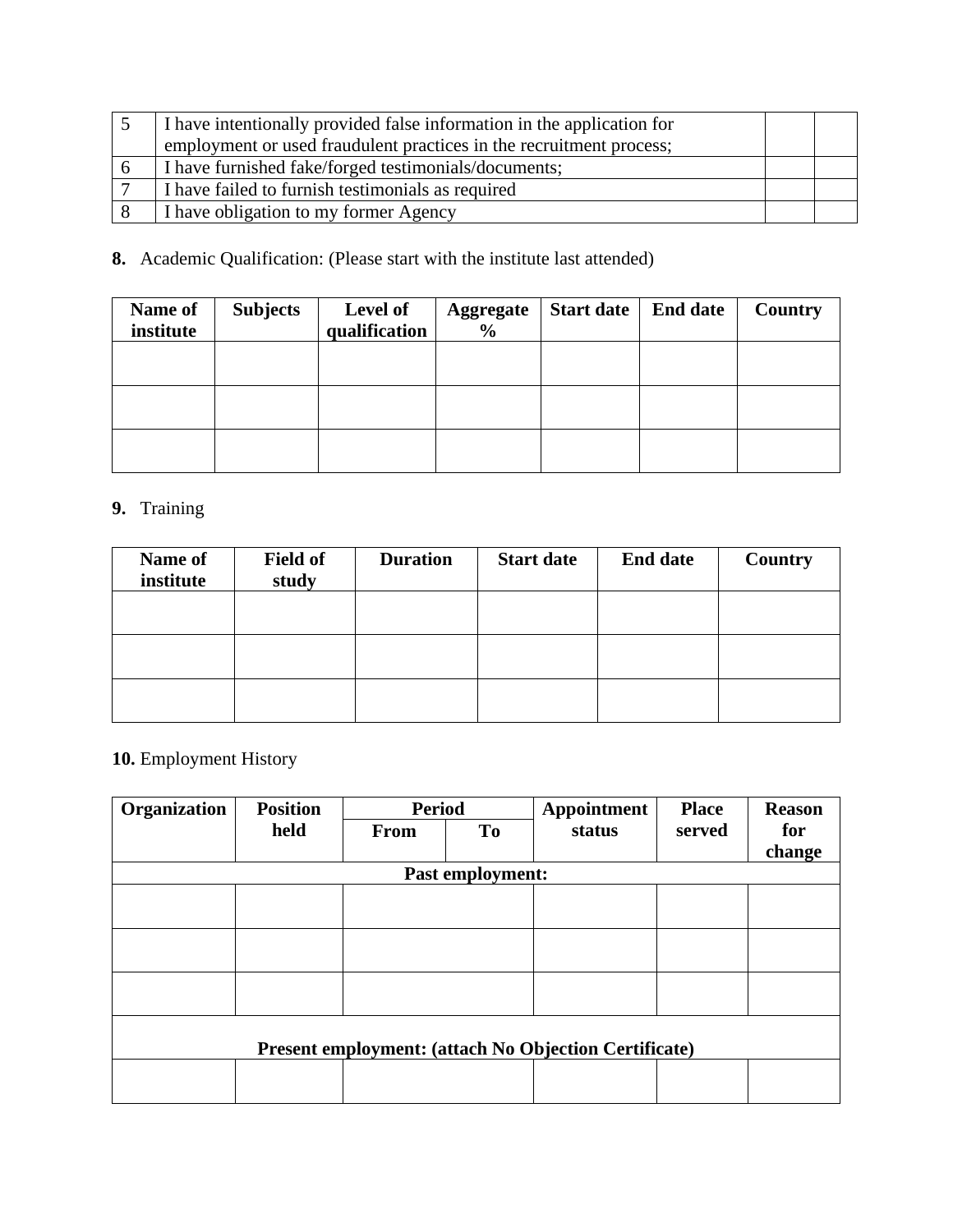**11. Declaration:** I hereby declare that the information given herein is true and complete to the best of my knowledge. In the event of detection of false or misleading information, I understand that ABS shall withdraw/terminate my service without any recourse; confiscate all my transcripts/testimonials; debar from seeking employment in ABS; and prosecute in the court of law for legal actions. I also undertake to abide by all the Rules and Regulation

**12. Oath of Allegiance:** I pledge to serve ABS with *Lue-Nga-Yi-Sum*

**Date: Signature of Applicant (Affix Legal Stamp)**

**Note 1:** *This form should be accompanied by the following documents:*

- *1. Copy of citizenship Identity card;*
- *2. Copies of academic transcripts and certificates;*
- *3. Copies of relevant training certificates;*
- *4. Medical fitness certificate;*
- *5. No objection certificate, if employed;*
- *6. Ensure that online security clearance certificate is valid;*
- *7. Copies of certificate on Extra-Curricular Activities; and*
- *8. Any other documents specified in the vacancy announcement.*